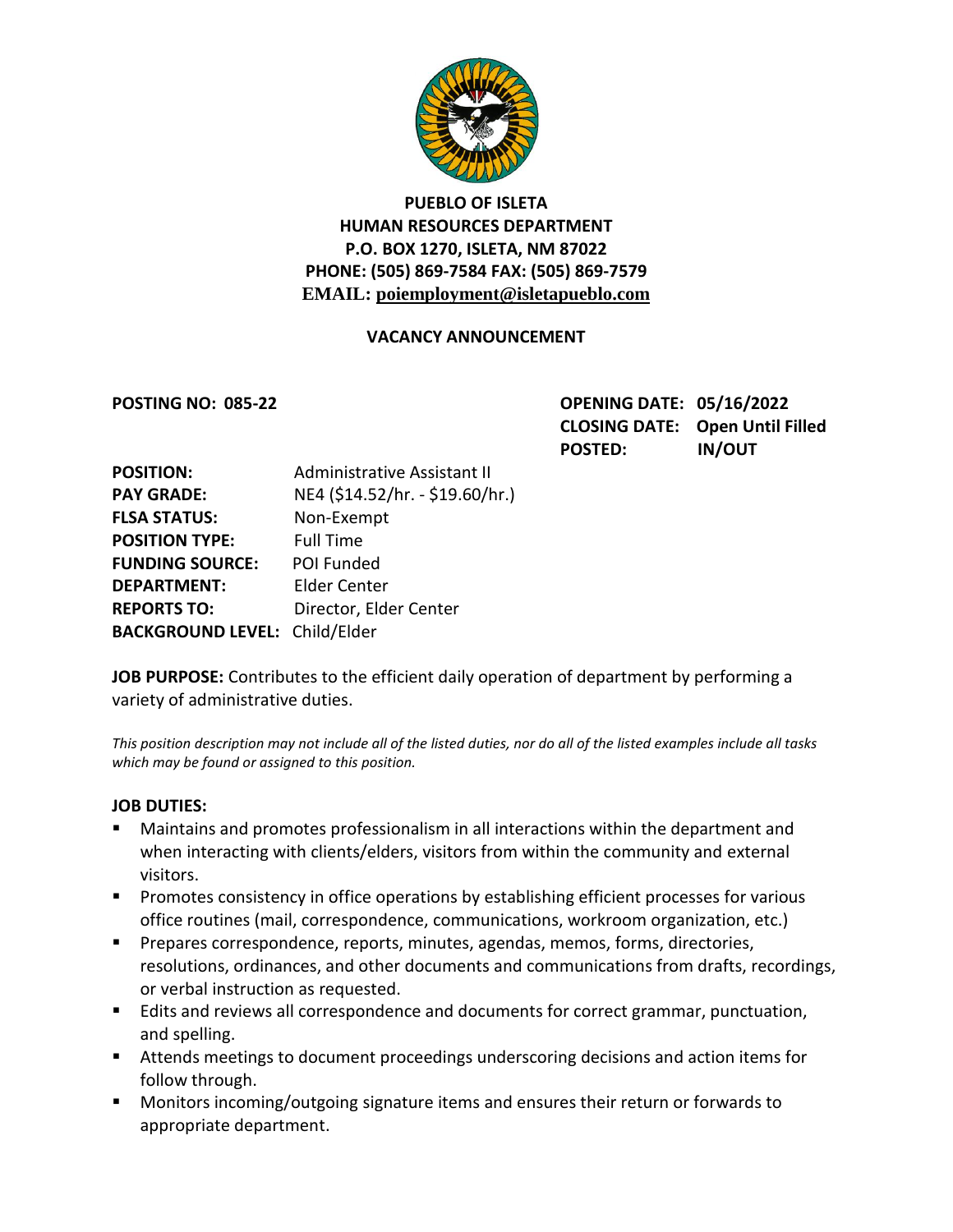- **Conducts research to resolve operational needs, questions or issues.**
- **Develops shared activity calendars for planning purposes and to prevent overbooking.**
- Arranges travel, prepares and submits travel requests, and maintains travel documentation.
- **Prepares and submits purchase and payment requisitions with supportive documentation;** and maintains financial records to provide ongoing program budget balances.
- Establish and maintain processes, systems and submissions for payroll; to include timesheet files and records for program audits.
- **Coordinates and organizes special projects through the Management or Admin. Team.**
- Ensures that staff practice professional telephone etiquette consistently.
- **Establish and maintain a system to collect client/visitor dissatisfaction and report incidents** at monthly management team meetings.
- Exercises judgment and responds accordingly; receives sorts, logs, and routes mail.
- **Ensures that staff receive clients, customers and visitors courteously; determines nature of** business and announces them to appropriate personnel in a professional manner.
- **Provides program support in scheduling and implementing events and activities.**
- Maintains various types of client listings for service planning and promotional mailing.
- **Takes lead in the annual Arts and Crafts Fair (e.g. vendors, written plans and assignments,** and project timeline).
- Maintains vendor listing for all areas of suppliers (food, janitorial, office supplies, program materials, equipment, etc.).
- **E** Establishes and maintains an effective filing, retrieval and archive system of departmental documents per grant requirements.
- **Trains staff on office machines, equipment, and computers.**
- **Performs general maintenance and coordinates repair of all office equipment.**
- **Transmits outgoing faxes (e.g. retrieves, logs and distributes).**
- Assists in Advisory Committee elections and provides administrative support to the Committee Chair.
- Serves as a co-manager of safekeeping accounts.
- **Maintains inventory and orders office supplies.**
- **Monitors department wide to ensure highest levels of confidentiality.**
- **Performs other duties as assigned.**

#### **SUPERVISION RESPONSIBILITIES:** N/A

#### **MINIMUM QUALIFICATIONS/REQUIREMENTS:**

- **High School Diploma/GED required.**
- **Three years' related work experience.**
- Valid New Mexico driver's license with ability to meet Pueblo of Isleta liability insurance requirements and maintain eligibility for insurance.
- **Must pass background check for position.**
- **Must be able to comply with the Pueblo of Isleta Drug Free Workplace policies.**

## **KNOWLEDGE, SKILL AND ABILITY REQUIREMENTS:**

- **Must be willing to promote a safe and healthy workplace.**
- Skill in treating clients, staff, internal and external customers with tact, courtesy, and respect.